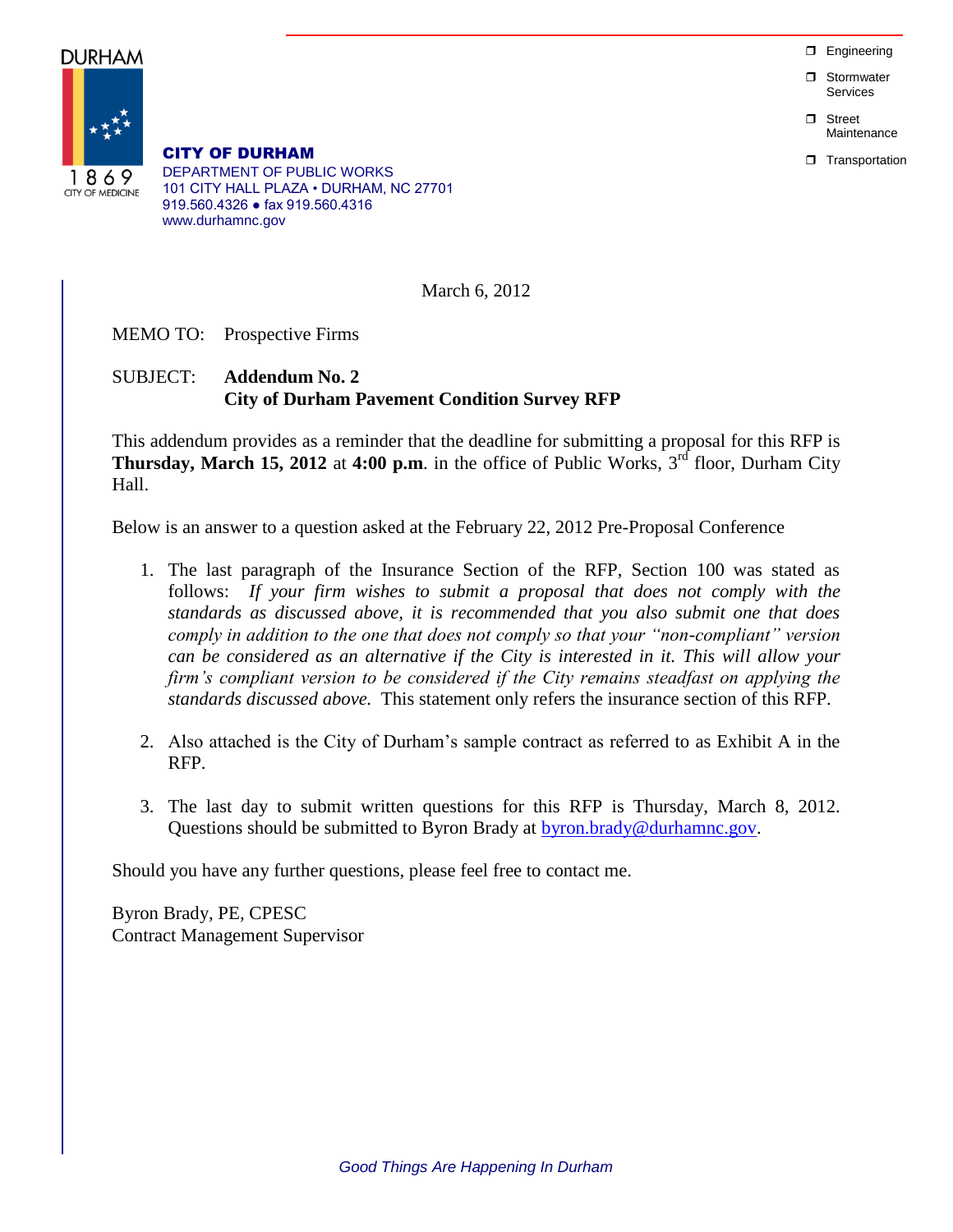## Exhibit A to RFP

[*City staff – Before the contract is signed, remove the above title. [City staff - This contract was first provided on 2-10-2010 and was revised 9-14-2010.]*]

CONTRACT FOR [*descriptive title to be inserted]*

This contract is dated, made, and entered into as of the \_\_\_\_\_ day of \_\_\_\_\_\_\_\_\_\_\_\_\_\_\_\_, 20\_\_\_\_\_, by the City of Durham ("City") and [*name of firm*] ("Contractor"), [*Indicate type of entity, for instance:*

*a corporation organized and existing under the laws of [name of State];*

*a limited liability company organized and existing under the laws of [name of State];*

*a professional corporation organized and existing under the laws of [name of State];*

*a professional association organized and existing under the laws of [name of State];* 

*a limited partnership organized under the laws of [name of State];* 

*a sole proprietorship;* 

*or a general partnership].*

Sec. 1. Background and Purpose. [*Several sentences are usually enough.]*

Sec. 2. Services and Scope to be Performed. Presumption that Duty is Contractor's. The Contractor shall [s*tate the services to be provided and the schedule for those services.*]. In this contract, "Work" means the services that the Contractor is required to perform pursuant to this contract and all of the Contractor's duties to the City that arise out of this contract. Unless the context requires otherwise, if this contract states that a task is to be performed or that a duty is owed, it shall be presumed that the task or duty is the obligation of the Contractor.

Sec. 3. Reserved.

Sec. 4. Complete Work without Extra Cost. Except to the extent otherwise specifically stated in this contract, the Contractor shall obtain and provide, without additional cost to the City, all labor, materials, equipment, transportation, facilities, services, permits, and licenses necessary to perform the Work.

Sec. 5. Contractor's Billings to City. Compensation. The Contractor shall send invoices to the City on a monthly basis for the amounts to be paid pursuant to this contract. Each invoice shall document, to the reasonable satisfaction of the City**:** such information as may be reasonably requested by the City. [*City staff - Add any special requirements or detail needed in the invoices.*] Within twenty days after the City receives an invoice, the City shall send the Contractor a check in payment for all undisputed amounts contained in the invoice.

The City shall pay the Contractor for the Work as follows: [*City staff - Describe the timing of payments, how amounts are calculated, etc*. *List the kinds of expenses, if any, that the City will reimburse*.]. The City shall not be obligated to pay the Contractor any payments, fees, expenses, or compensation other than those authorized by this section.

Sec. 6. Prompt Payment to Subcontractors. (a) Within 7 days of receipt by the Contractor of each payment from the City under this contract, the Contractor shall pay all Subcontractors (which term includes subconsultants and suppliers) based on work completed or service provided under the subcontract. Should any payment to the Subcontractor be delayed by more than 7 days after receipt of payment by the Contractor from the City under this contract, the Contractor shall pay the Subcontractor interest, beginning on the  $8<sup>th</sup>$  day, at the rate of 1% per month or fraction thereof on such unpaid balance as may be due. By appropriate litigation, Subcontractors shall have the right to enforce this subsection (a) directly against the Contractor, but not against the City of Durham.

(b) If the individual assigned to administer this contract for the City (in this section, titled "Prompt Payment to Subcontractors," he or she will be referred to as the "Project Manager") determines that it is appropriate to enforce subsection (a) in this manner, the City may withhold from progress or final payments to the Contractor the sums estimated by the Project Manager to be

(i) the amount of interest due to the Subcontractor under subsection (a), and/or

(ii) the amounts past-due under subsection (a) to the Subcontractor but not exceeding 5% of the payment(s) due from the City to the Contractor.

This subsection (b) does not limit any other rights to withhold payments that the City may have.

(c) Nothing in this section (titled "Prompt Payment to Subcontractors") shall prevent the Contractor at the time of invoicing, application, and certification to the City from withholding invoicing, application, and certification to the City for payment to the Subcontractor for unsatisfactory job progress; defective goods, services, or construction not remedied; disputed work; third-party claims filed or reasonable evidence that such a claim will be filed; failure of the subcontractor to make timely payments for labor, equipment, and materials; damage to the Contractor or another subcontractor; reasonable evidence that the subcontract cannot be completed for the unpaid balance of the subcontract sum; or a reasonable amount for retainage not to exceed 10%.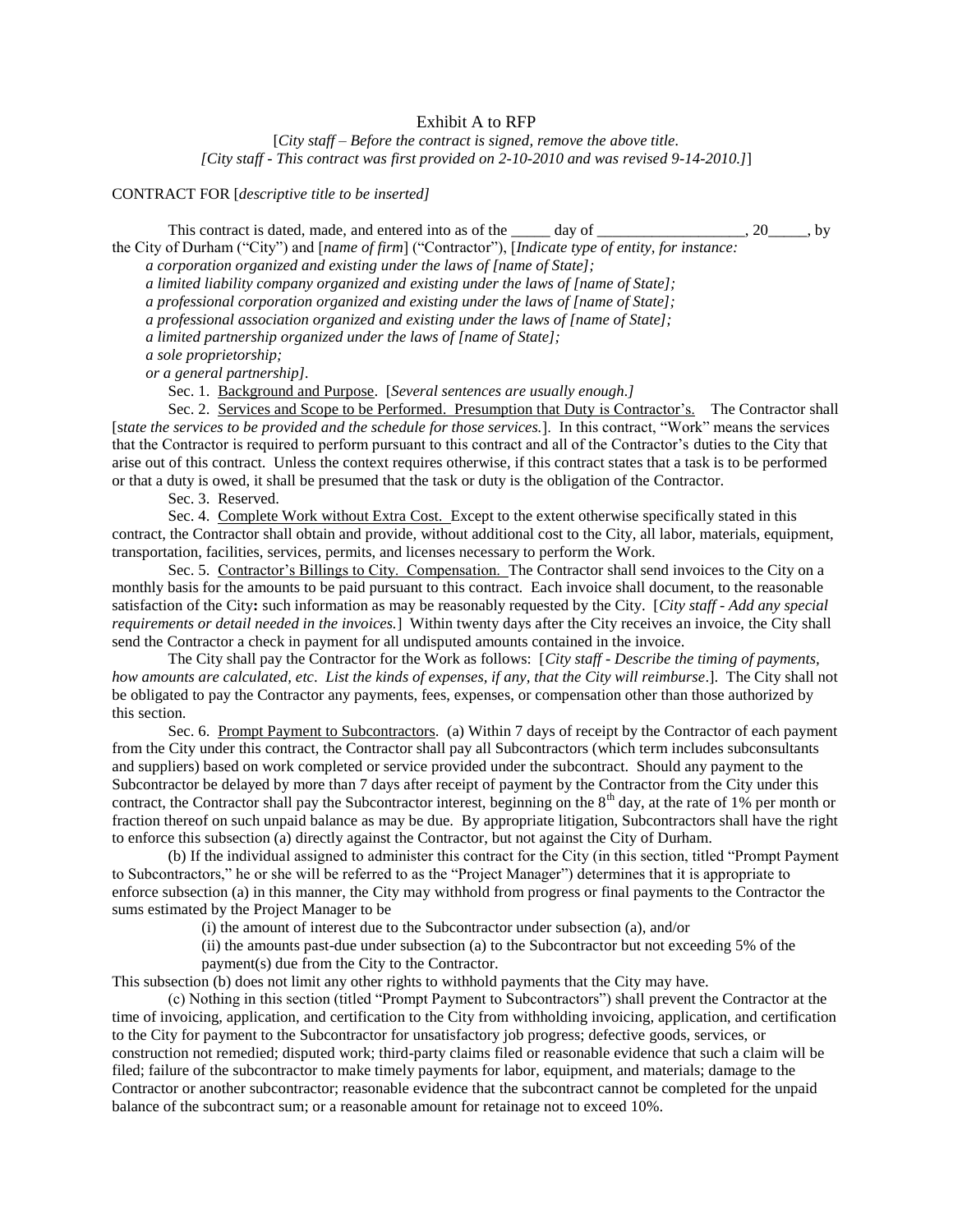(d) The Project Manager may require, as a prerequisite to making progress or final payments, that the Contractor provide statements from any Subcontractors designated by the Project Manager regarding the status of their accounts with the Contractor. The statements shall be in such format as the Project Manager reasonably requires, including notarization if so specified.

Sec. 7. Insurance. [*City staff –to be filled in. Consult Risk Management.*]

Sec. 8. Performance of Work by City. If the Contractor fails to perform the Work in accordance with the schedule referred to in section \_\_\_\_ *[City staff – That blank will usually be Section 2 but it depends on where you insert the schedule of the Contractor's performance]* above, the City may, in its discretion, in order to bring the project closer to the schedule, perform or cause to be performed some or all of the Work, and doing so shall not waive any of the City's rights and remedies. Before doing so, the City shall give the Contractor notice of its intention. The Contractor shall reimburse the City for additional costs incurred by the City in exercising its right to perform or cause to be performed some or all of the Work pursuant to this section.

Sec. 9. Exhibits. The following exhibits are made a part of this contract: [*If none, write "None." Try to put your requirements, etc. into Section 2 and Section 3 of this contract, or in other appropriate places in this contract, instead of in exhibits. Unless what you want to say is really long, don't use an exhibit. It's easier to keep track of text that is in the middle of the contract and even makes it easier to number the pages.*]

Exhibit A [*Insert title of exhibit]* containing [*insert number*] page(s).

Exhibit B [*Insert title of exhibit*] containing [*insert number*] page(s).

In case of conflict between an exhibit and the text of this contract excluding the exhibit, the text of this contract shall control.

Sec. 10. Notice. (a) All notices and other communications required or permitted by this contract shall be in writing and shall be given either by personal delivery, fax, UPS, Federal Express, or certified United States mail, return receipt requested, addressed as follows. The parties are requested to send a copy by email.

To the City: *[Insert name and department]* City of Durham 101 City Hall Plaza Durham, NC 27701-3329 The fax number is  $(919)$  \_\_\_\_\_. Email:

To the Contractor: [*Insert name and address]* The fax number is \_\_\_\_\_\_\_\_\_\_\_. Email:

(b) Change of Address. Date Notice Deemed Given. A change of address, fax number, or person to receive notice may be made by either party by notice given to the other party. Any notice or other communication under this contract shall be deemed given and sent at the time of actual delivery, if it is personally delivered or sent by fax. If the notice or other communication is sent by United States mail, it shall be deemed given upon the third calendar day following the day on which such notice or other communication is deposited with the United States Postal Service or upon actual delivery, whichever first occurs.

Sec. 11. Indemnification. (a) To the maximum extent allowed by law, the Contractor shall defend, indemnify, and save harmless Indemnitees from and against all Charges that arise in any manner from, in connection with, or out of this contract as a result of acts or omissions of the Contractor or subcontractors or anyone directly or indirectly employed by any of them or anyone for whose acts any of them may be liable. In performing its duties under this subsection "a," the Contractor shall at its sole expense defend Indemnitees with legal counsel reasonably acceptable to City. (b) Definitions. As used in subsections "a" above and "c" below -- "Charges" means claims, judgments, costs, damages, losses, demands, liabilities, duties, obligations, fines, penalties, royalties, settlements, and expenses (included without limitation within "Charges" are (1) interest and reasonable attorneys' fees assessed as part of any such item, and (2) amounts for alleged violations of sedimentation pollution, erosion control, pollution, or other environmental laws, regulations, ordinances, rules, or orders -- including but not limited to any such alleged violation that arises out of the handling, transportation, deposit, or delivery of the items that are the subject of this contract). "Indemnitees" means City and its officers, officials, independent contractors, agents, and employees, excluding the Contractor. (c) Other Provisions Separate. Nothing in this section shall affect any warranties in favor of the City that are otherwise provided in or arise out of this contract. This section is in addition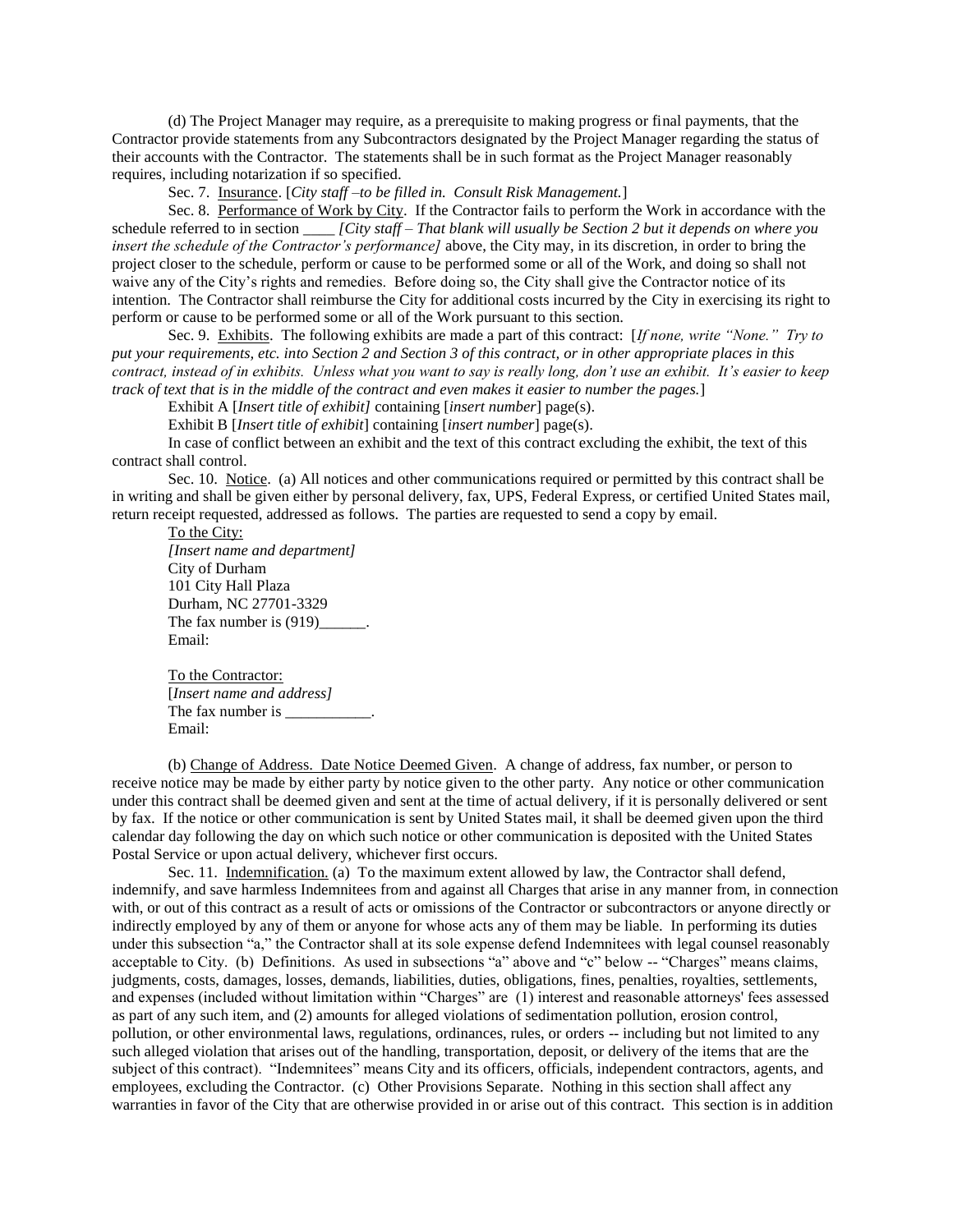to and shall be construed separately from any other indemnification provisions that may be in this contract. (d) Survival. This section shall remain in force despite termination of this contract (whether by expiration of the term or otherwise) and termination of the services of the Contractor under this contract. (e) Limitations of the Contractor's Obligation. If this section is in, or is in connection with, a contract relative to the design, planning, construction, alteration, repair or maintenance of a building, structure, highway, road, appurtenance or appliance, including moving, demolition and excavating connected therewith, then subsection "a" above shall not require the Contractor to indemnify or hold harmless Indemnitees against liability for damages arising out of bodily injury to persons or damage to property proximately caused by or resulting from the negligence, in whole or in part, of Indemnitees.

Sec. 12. Miscellaneous

(a) Choice of Law and Forum; Service of Process. (i) This contract shall be deemed made in Durham County, North Carolina. This contract shall be governed by and construed in accordance with the law of North Carolina. The exclusive forum and venue for all actions arising out of this contract shall be the North Carolina General Court of Justice, in Durham County. Such actions shall neither be commenced in nor removed to federal court. This subsection (a) shall not apply to subsequent actions to enforce a judgment entered in actions heard pursuant to this subsection. (ii) If the Contractor is not a natural person (for instance, the Contractor is a corporation or limited liability company), this subsection (ii) applies. "Agent for Service of Process" means every person now or hereafter appointed by the Contractor to be served or to accept service of process in any State of the United States. Without excluding any other method of service authorized by law, the Contractor agrees that every Agent for Service of Process is designated as its non-exclusive agent for service of process, summons, and complaint. The Contractor will instruct each Agent for Service of Process that after such agent receives the process, summons, or complaint, such agent shall promptly send it to the Contractor. This subsection (ii) does not apply while the Contractor maintains a registered agent in North Carolina with the office of the N. C. Secretary of State and such registered agent can be found with due diligence at the registered office.

(b) Waiver. No action or failure to act by the City shall constitute a waiver of any of its rights or remedies that arise out of this contract, nor shall such action or failure to act constitute approval of or acquiescence in a breach thereunder, except as may be specifically agreed in writing.

(c) Performance of Government Functions. Nothing contained in this contract shall be deemed or construed so as to in any way estop, limit, or impair the City from exercising or performing any regulatory, policing, legislative, governmental, or other powers or functions.

(d) Severability. If any provision of this contract shall be unenforceable, the remainder of this contract shall be enforceable to the extent permitted by law.

(e) Assignment. Successors and Assigns. Without the City's written consent, the Contractor shall not assign (which includes to delegate) any of its rights (including the right to payment) or duties that arise out of this contract. The City Manager may consent to an assignment without action by the City Council. Unless the City otherwise agrees in writing, the Contractor and all assignees shall be subject to all of the City's defenses and shall be liable for all of the Contractor's duties that arise out of this contract and all of the City's claims that arise out of this contract. Without granting the Contractor the right to assign, it is agreed that the duties of the Contractor that arise out of this contract shall be binding upon it and its heirs, personal representatives, successors, and assigns.

(f) Compliance with Law. In performing all of the Work, the Contractor shall comply with all applicable law.

(g) Notice of City Policy. THE CITY OPPOSES DISCRIMINATION ON THE BASIS OF RACE AND SEX AND URGES ALL OF ITS CONTRACTORS TO PROVIDE A FAIR OPPORTUNITY FOR MINORITIES AND WOMEN TO PARTICIPATE IN THEIR WORK FORCE AND AS SUBCONTRACTORS AND VENDORS UNDER CITY CONTRACTS.

(h) EEO Provisions. During the performance of this Contract the Contractor agrees as follows: (1) The Contractor shall not discriminate against any employee or applicant for employment because of race, color, religion, sex, national origin, political affiliation or belief, age, or handicap. The Contractor shall take affirmative action to insure that applicants are employed and that employees are treated equally during employment, without regard to race, color, religion, sex, national origin, political affiliation or belief, age, or handicap. Such action shall include but not be limited to the following: employment, upgrading, demotion, transfer, recruitment or advertising, layoff or termination, rates of pay or other forms of compensation, and selection for training, including apprenticeship. The Contractor shall post in conspicuous places, available to employees and applicants for employment, notices setting forth these EEO provisions. (2) The Contractor shall in all solicitations or advertisement for employees placed by or on behalf of the Contractor, state that all qualified applicants will receive consideration for employment without regard to race, color, religion, sex, national origin, political affiliation or belief, age, or handicap. (3) The Contractor shall send a copy of the EEO provisions to each labor union or representative of workers with which it has a collective bargaining agreement or other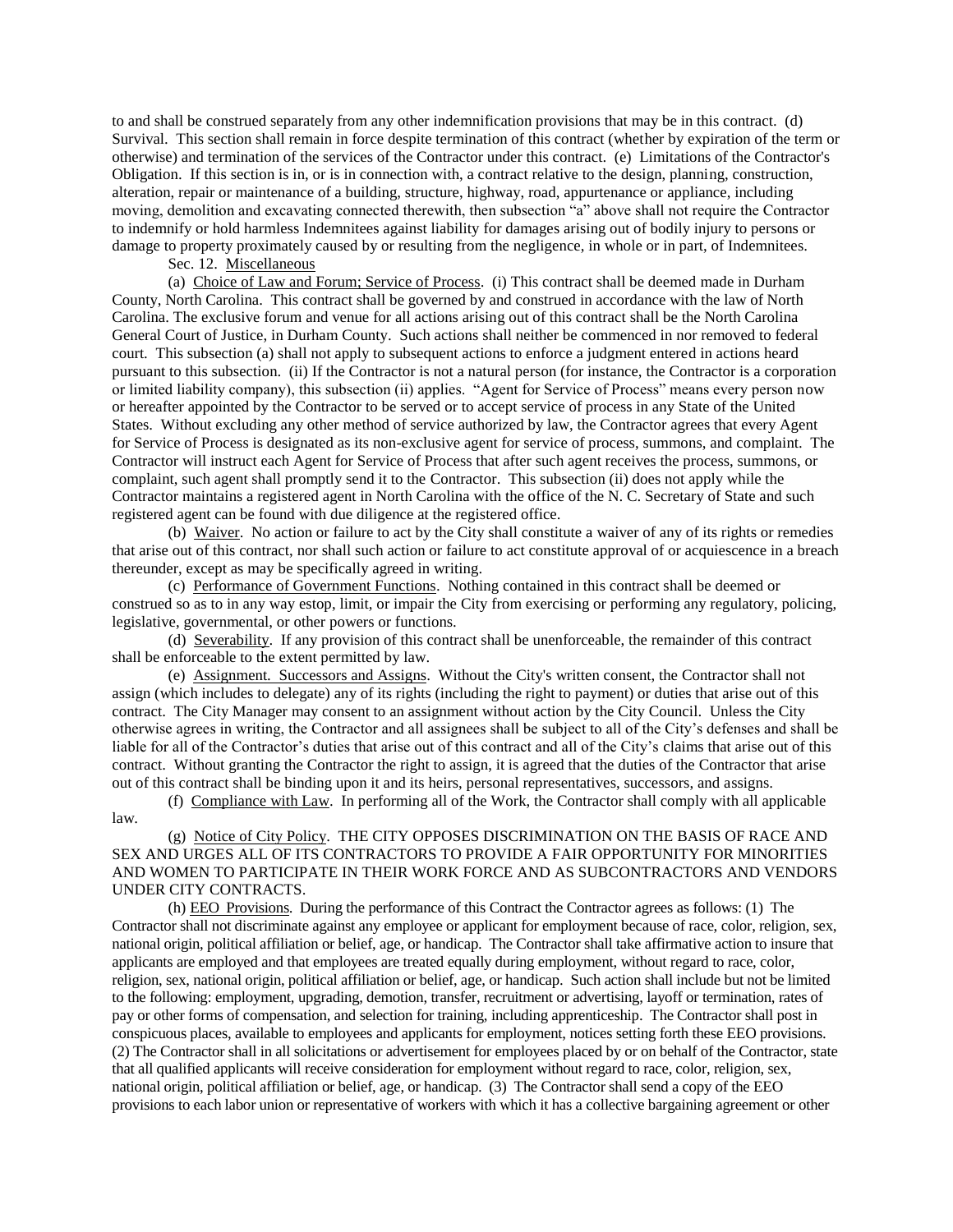contract or understanding. (4) In the event of the Contractor's noncompliance with these EEO provisions, the City may cancel, terminate, or suspend this contract, in whole or in part, and the City may declare the Contractor ineligible for further City contracts. (5) Unless exempted by the City Council of the City of Durham, the Contractor shall include these EEO provisions in every purchase order for goods to be used in performing this contract and in every subcontract related to this contract so that these EEO provisions will be binding upon such subcontractors and vendors.

(i) SDBE. The Contractor shall comply with all applicable provisions of Article III of Chapter 18 of the Durham City Code (Equal Business Opportunities Ordinance), as amended from time to time. The failure of the Contractor to comply with that article shall be a material breach of contract which may result in the rescission or termination of this contract and/or other appropriate remedies in accordance with the provisions of that article, this contract, and State law. The Participation Plan submitted in accordance with that article is binding on the Contractor. Section 18-59(f) of that article provides, in part, "If the City Manager determines that the Contractor has failed to comply with the provisions of the Contract, the City Manager shall notify the Contractor in writing of the deficiencies. The Contractor shall have 14 days, or such time as specified in the Contract, to cure the deficiencies or establish that there are no deficiencies." It is stipulated and agreed that those two quoted sentences apply only to the Contractor's alleged violations of its obligations under Article III of Chapter 18 and not to the Contractor's alleged violations of other obligations.

(j) No Third Party Rights Created. This contract is intended for the benefit of the City and the Contractor and not any other person.

(k) Principles of Interpretation and Definitions. (1) The singular includes the plural and the plural the singular. The pronouns "it" and "its" include the masculine and feminine. References to statutes or regulations include all statutory or regulatory provisions consolidating, amending, or replacing the statute or regulation. References to contracts and agreements shall be deemed to include all amendments to them. The words "include," "including," etc. mean include, including, etc. without limitation. (2) References to a "Section" or "section" shall mean a section of this contract. (3) "Contract" and "Agreement," whether or not capitalized, refer to this instrument. (4) "Duties" includes obligations. (5) The word "person" includes natural persons, firms, companies, associations, partnerships, trusts, corporations, governmental agencies and units, and other legal entities. (6) The word "shall" is mandatory. (7) The word "day" means calendar day. (8) The word "Work" is defined in Section 2. (9) A definition in this contract will not apply to the extent the context requires otherwise.

(*l*) Modifications. Entire Agreement. A modification of this contract is not valid unless signed by both parties and otherwise in accordance with requirements of law. Further, a modification is not enforceable against the City unless it is signed by the City Manager, a deputy or assistant City Manager, or, in limited circumstances, a City department director. This contract contains the entire agreement between the parties pertaining to the subject matter of this contract. With respect to that subject matter, there are no promises, agreements, conditions, inducements, warranties, or understandings, written or oral, expressed or implied, between the parties, other than as set forth or referenced in this contract.

(m) City's Manager's Authority. To the extent, if any, the City has the power to suspend or terminate this contract or the Contractor's services under this contract, that power may be exercised by City Manager or a deputy or assistant City Manager without City Council action.

Sec. 13. Termination for Convenience ("TFC"). (a) *Procedure.* Without limiting any party's right to terminate for breach, the parties agree that the City may, without cause, and in its discretion, terminate this contract for convenience by giving the Contractor written notice that refers to this section. TFC shall be effective at the time indicated in the notice. (b) *Obligations*. Upon TFC, all obligations that are still executory on both sides are discharged except that any right based on prior breach or performance survives, and the indemnification provisions and the section of this contract titled Trade Secrets and Confidentiality, if any, shall remain in force. At the time of TFC or as soon afterwards as is practical, the Contractor shall give the City all Work, including partly completed Work. In case of TFC, the Contractor shall follow the City's instructions as to which subcontracts to terminate. (c) *Payment*. The City shall pay the Contractor an equitable amount for the costs and charges that accrue because of the City's decisions with respect to the subcontracts, but excluding profit for the Contractor. Within 20 days after TFC, the City shall pay the Contractor one hundred dollars as a TFC fee and shall pay the Contractor for all Work performed except to the extent previously paid for. Work shall be paid for in accordance with the method (unit prices, hourly fees, etc.) to be used for payment had the Work been completed except to the extent it would be inequitable to either party, and if Work was to be paid for on a lump-sum basis, the City shall pay the part of the lump sum that reflects the percentage of completion attained for that Work. The Contractor shall not be entitled to any payment because of TFC except as stated in this section, whether on the basis of overhead, profit, damages, other economic loss, or otherwise.

Sec. 14. Trade Secrets; Confidentiality. The request for proposals (RFP) section titled "Trade Secrets and